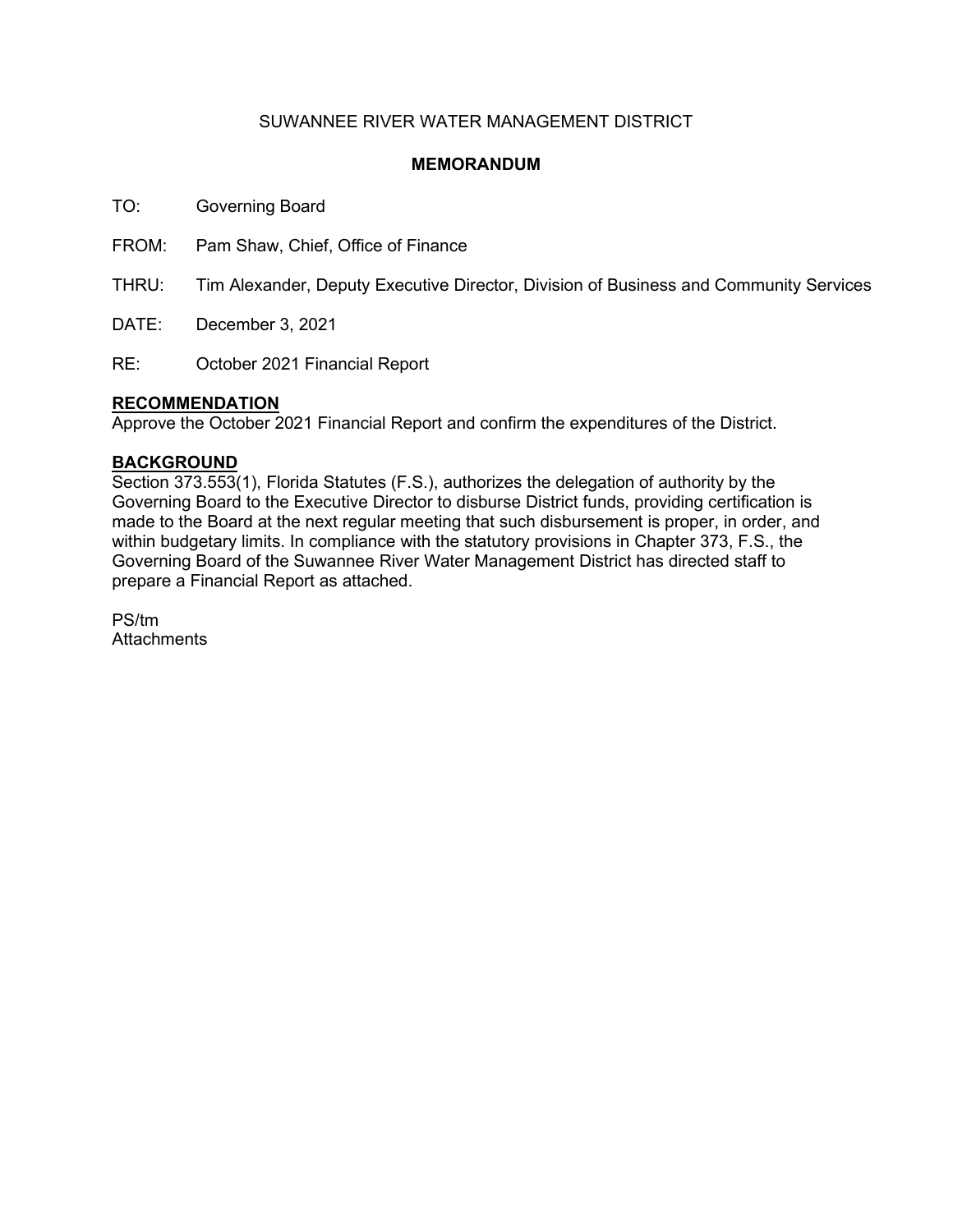## Suwannee River Water Management District Cash Report October 2021

| <b>Financial Institution/Account</b>       | <b>Monthly</b><br><b>Interest</b> | <b>Interest</b><br>Rate % | <b>Closing</b><br><b>Balance</b> |
|--------------------------------------------|-----------------------------------|---------------------------|----------------------------------|
| <b>First Federal Permit Fee</b>            | \$0.00                            |                           | \$21,851.08                      |
| <b>First Federal Accounts Payable</b>      | \$0.00                            |                           | \$35,000.00                      |
| <b>First Federal EFT Disbursements</b>     | \$0.00                            |                           | \$0.00                           |
| <b>First Federal Depository</b>            | \$51.15                           | 0.01%                     | \$922,547.43                     |
| Special Purpose Investment Account (SPIA)* | \$36,561.49                       | 1.02%                     | \$41,333,989.41                  |
| <b>TOTAL</b>                               | \$36,612.64                       |                           | \$42,313,387.92                  |

\*SPIA is part of the Treasury Investment Pool administered by Florida Department of Financial Services.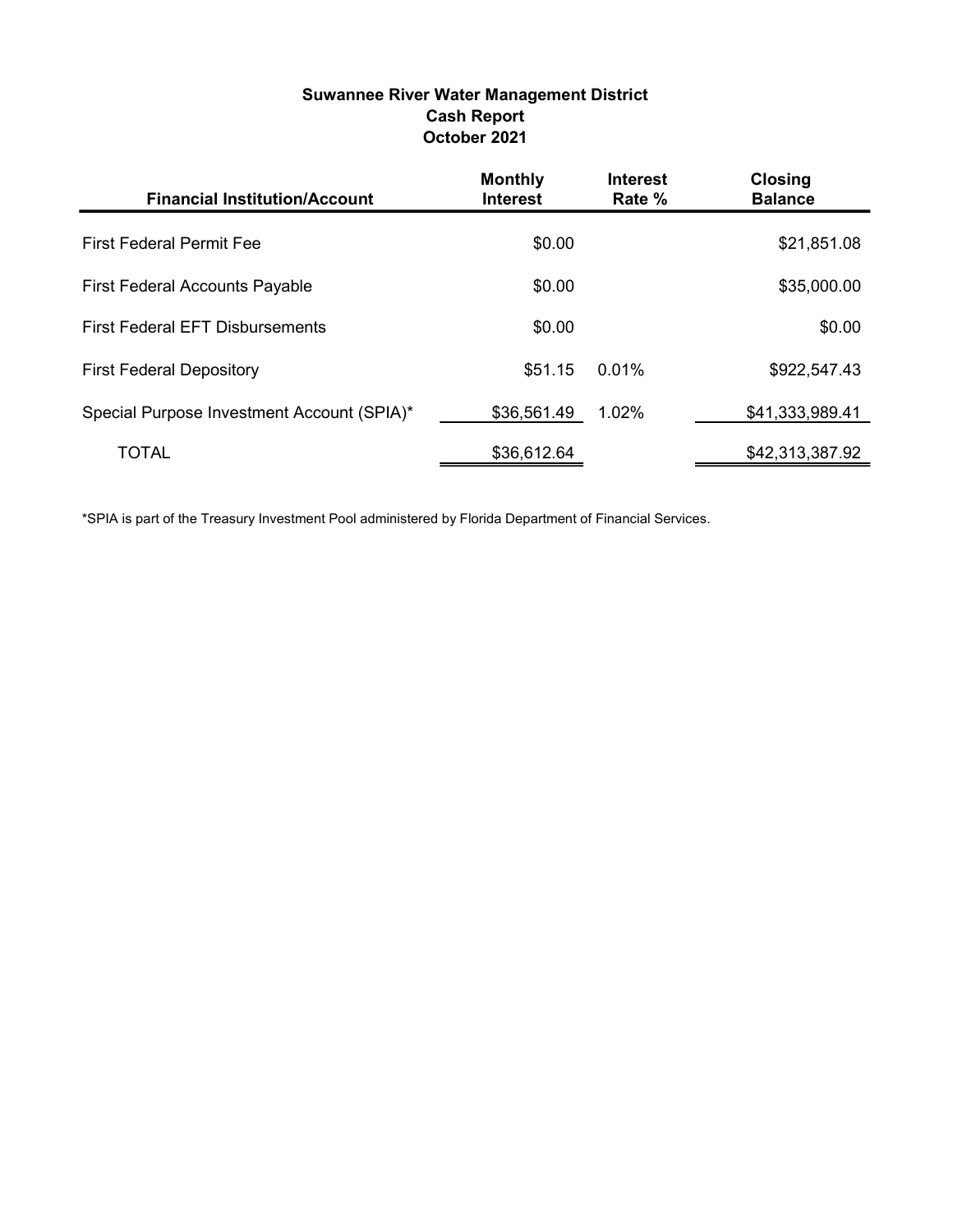#### **Suwannee River Water Management District Statement of Sources and Uses of Funds For the Month ending October 31, 2021 (Unaudited)**

|                            | Current<br><b>Budget</b> |      | <b>Actuals</b><br><b>Through</b><br>10/31/2021 |    | Variance<br>(Under)/Over<br><b>Budget</b> | <b>Actuals As A</b><br>% of Budget |
|----------------------------|--------------------------|------|------------------------------------------------|----|-------------------------------------------|------------------------------------|
| <b>Sources</b>             |                          |      |                                                |    |                                           |                                    |
| Ad Valorem Property Taxes  | \$<br>6,233,836          | S    | $7,512$ \$                                     |    | (6, 226, 324)                             | 0.1%                               |
| Intergovernmental Revenues | \$<br>40,025,263         | S    | 16,480                                         | \$ | (40,008,783)                              | 0.0%                               |
| Interest on Invested Funds | \$<br>130.000            | - \$ | 36.423 \$                                      |    | (93, 577)                                 | 28.0%                              |
| License and Permit Fees    | \$<br>163.000            | - \$ | 23,589 \$                                      |    | (139, 411)                                | 14.5%                              |
| Other                      | \$<br>1.000.000          | S    | 532 \$                                         |    | (999, 468)                                | 0.1%                               |
| Fund Balance               | \$<br>12.090.274         | S    | 2,055                                          | \$ | (12,088,219)                              | 0.0%                               |
| <b>Total Sources</b>       | \$<br>59,642,373         |      | 86,591                                         | S  | (59, 555, 782)                            | 0.1%                               |

|                                              |    | Current       |      |                     |      |                           |     | Available     |           |                         |
|----------------------------------------------|----|---------------|------|---------------------|------|---------------------------|-----|---------------|-----------|-------------------------|
|                                              |    | <b>Budget</b> |      | <b>Expenditures</b> |      | Encumbrances <sup>2</sup> |     | <b>Budget</b> | %Expended | %Obligated <sup>3</sup> |
| <b>Uses</b>                                  |    |               |      |                     |      |                           |     |               |           |                         |
| Water Resources Planning and Monitoring      |    | 12.132.696    | - \$ | 227.116             | - \$ | 5.565.265                 |     | 6.340.315     | 2%        | 48%                     |
| Acquisition, Restoration and Public Works    | \$ | 37.432.257    | - \$ | 82.369              | S    | 21,284,795                | -SS | 16.065.093    | 0%        | 57%                     |
| Operation and Maintenance of Lands and Works |    | 6.260.432 \$  |      | 192.621             |      | 1.942.964                 |     | 4.124.846     | 3%        | 34%                     |
| Regulation                                   | ¢  | 902.609.      | - \$ | 90,266              | -S   | 61,455                    |     | 1,750,889     | 5%        | 8%                      |
| Outreach                                     |    | 195,233 \$    |      | 14.934              | - \$ | $\overline{\phantom{a}}$  |     | 180.299       | 8%        | 8%                      |
| Management and Administration                |    | l.719.146     | - \$ | 111,384             |      | 104,139                   |     | .503.623      | 6%        | 13%                     |
| <b>Total Uses</b>                            |    | 59,642,373    |      | 718.691             |      | 28,958,618                |     | 29,965,064    | 1%        | 50%                     |

<sup>1</sup> Actual Fund Balance used is recorded at the end of the fiscal year. This amount represents Fund Balance used for the Agricultural and RIVER Cost-Share,

Regional Water Resource Development, and Project Effectiveness Metrics Programs.

 $^{\text{2}}$  Encumbrances represent unexpended balances of open purchase orders and contracts.

 $^3$  Represents the sum of expenditures and encumbrances as a percentage of the available budget.

This financial statement is prepared as of October 31, 2021 and covers the interim period since the most recent audited financial statements.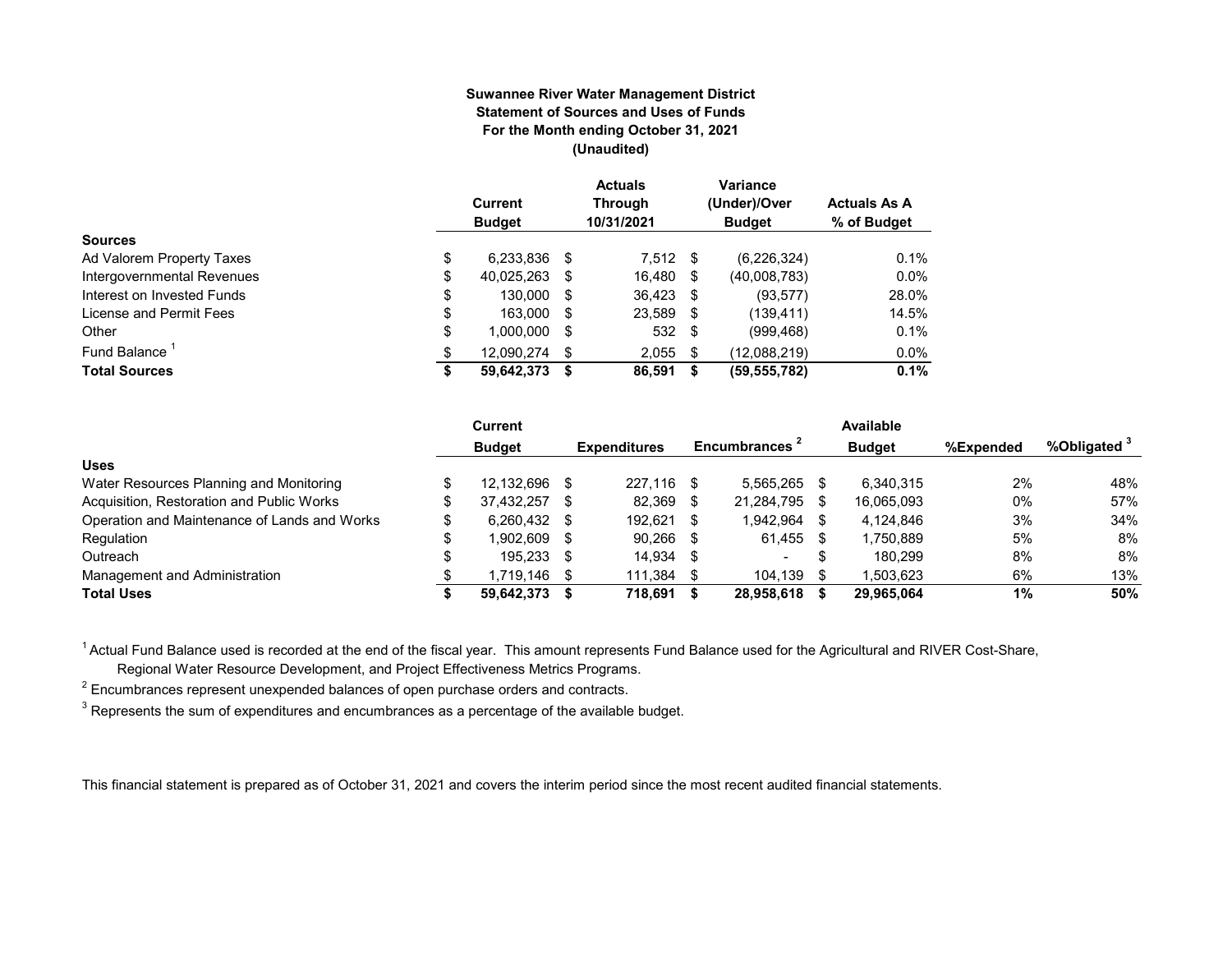# **STATEMENT OF ACTIVITY - REVENUE AND EXPENSE ROLLUP (UNAUDITED) SUWANNEE RIVER WATER MANAGEMENT DISTRICT**

**FOR 10/31/2021**

|                                                              | Y-T-D<br><b>ACTUAL</b> | <b>ENCUMBRANCE</b> | <b>ANNUAL</b><br><b>BUDGET</b> |
|--------------------------------------------------------------|------------------------|--------------------|--------------------------------|
| <b>Report Recap -</b><br><b>REVENUES</b>                     |                        |                    |                                |
| <b>DISTRICT REVENUES</b>                                     | 68,056                 | 0                  | 7,526,836                      |
| <b>LOCAL REVENUES</b>                                        | 16,480                 | 0                  | 86,480                         |
| <b>STATE REVENUES</b><br><b>FEDERAL REVENUES</b>             | 0<br>$\mathbf 0$       | 0<br>0             | 35,980,783<br>3,958,000        |
| FUND BALANCE UTILIZATION                                     | 2,055                  | 0                  | 12,090,274                     |
| <b>TOTAL REVENUES</b>                                        | 86,591                 | $\mathbf{0}$       | 59,642,373                     |
| <b>EXPENDITURES</b>                                          |                        |                    |                                |
| SALARIES AND BENEFITS                                        | 476,504                | 0                  | 6,923,044                      |
| CONTRACTUAL SERVICES                                         | 62,416                 | 15,139,600         | 20,845,400                     |
| <b>OPERATING EXPENDITURES</b>                                | 147,003                | 229,008            | 1,903,500                      |
| OPERATING CAPITAL OUTLAY                                     | 0                      | 47,022             | 313,044                        |
| FIXED CAPITAL OUTLAY                                         | $\mathbf{0}$           | 0                  | 5,251,000                      |
| <b>INTERAGENCY EXPENDITURES</b><br><b>TOTAL EXPENDITURES</b> | 32,768                 | 13,542,987         | 24,406,385                     |
|                                                              | 718,691                | 28,958,617         | 59,642,373                     |
| <b>EXCESS REVENUES OVER (UNDER) EXPENDITURES</b>             | (632, 100)             | (28, 958, 617)     | 0                              |
| <b>General Fund -</b><br><b>REVENUES</b>                     |                        |                    |                                |
| <b>DISTRICT REVENUES</b>                                     | 57,213                 | 0                  | 5,300,069                      |
| <b>LOCAL REVENUES</b>                                        | 16,480                 | 0                  | 86,480                         |
| <b>STATE REVENUES</b>                                        | 0                      | 0                  | 2,740,000                      |
| <b>FEDERAL REVENUES</b>                                      | 0                      | 0                  | 0                              |
| <b>FUND BALANCE UTILIZATION</b><br><b>TOTAL REVENUES</b>     | 0                      | 0                  | 1,789,672                      |
|                                                              | 73,693                 | 0                  | 9,916,221                      |
| <b>EXPENDITURES</b><br>SALARIES AND BENEFITS                 | 356,713                | 0                  | 5,297,558                      |
| CONTRACTUAL SERVICES                                         | 6,788                  | 507,651            | 2,228,502                      |
| <b>OPERATING EXPENDITURES</b>                                | 25,566                 | 62,821             | 1,057,573                      |
| OPERATING CAPITAL OUTLAY                                     | 0                      | 0                  | 200,608                        |
| FIXED CAPITAL OUTLAY                                         | $\mathbf{0}$           | 0                  | 0                              |
| <b>INTERAGENCY EXPENDITURES</b><br><b>TOTAL EXPENDITURES</b> | 32.768                 | 216,025            | 1,131,980                      |
| <b>EXCESS REVENUES OVER (UNDER) EXPENDITURES</b>             | 421,835                | 786,497            | 9,916,221                      |
|                                                              | (348, 142)             | (786, 497)         | 0                              |
| <b>Land Management Operations -</b><br><b>REVENUES</b>       |                        |                    |                                |
| <b>DISTRICT REVENUES</b>                                     | 532                    | 0                  | 2,151,767                      |
| <b>LOCAL REVENUES</b>                                        | 0                      | 0                  | 0                              |
| <b>STATE REVENUES</b>                                        | 0                      | 0                  | 2,290,119                      |
| <b>FEDERAL REVENUES</b><br>FUND BALANCE UTILIZATION          | 0<br>0                 | 0<br>0             | 40,000<br>2,323,546            |
| <b>TOTAL REVENUES</b>                                        | 532                    | 0                  | 6,805,432                      |
| <b>EXPENDITURES</b>                                          |                        |                    |                                |
| SALARIES AND BENEFITS                                        | 59,190                 | 0                  | 827,736                        |
| CONTRACTUAL SERVICES                                         | 11,668                 | 1,642,572          | 3,129,898                      |
| OPERATING EXPENDITURES                                       | 121,763                | 161,267            | 773,927                        |
| OPERATING CAPITAL OUTLAY<br>FIXED CAPITAL OUTLAY             | 0<br>0                 | 47,022<br>0        | 112,436<br>1,251,000           |
| <b>INTERAGENCY EXPENDITURES</b>                              | 0                      | 92,266             | 710,435                        |
| <b>TOTAL EXPENDITURES</b>                                    | 192,621                | 1,943,127          | 6,805,432                      |
| <b>EXCESS REVENUES OVER (UNDER) EXPENDITURES</b>             | (192, 089)             | (1,943,127)        | $\mathbf 0$                    |